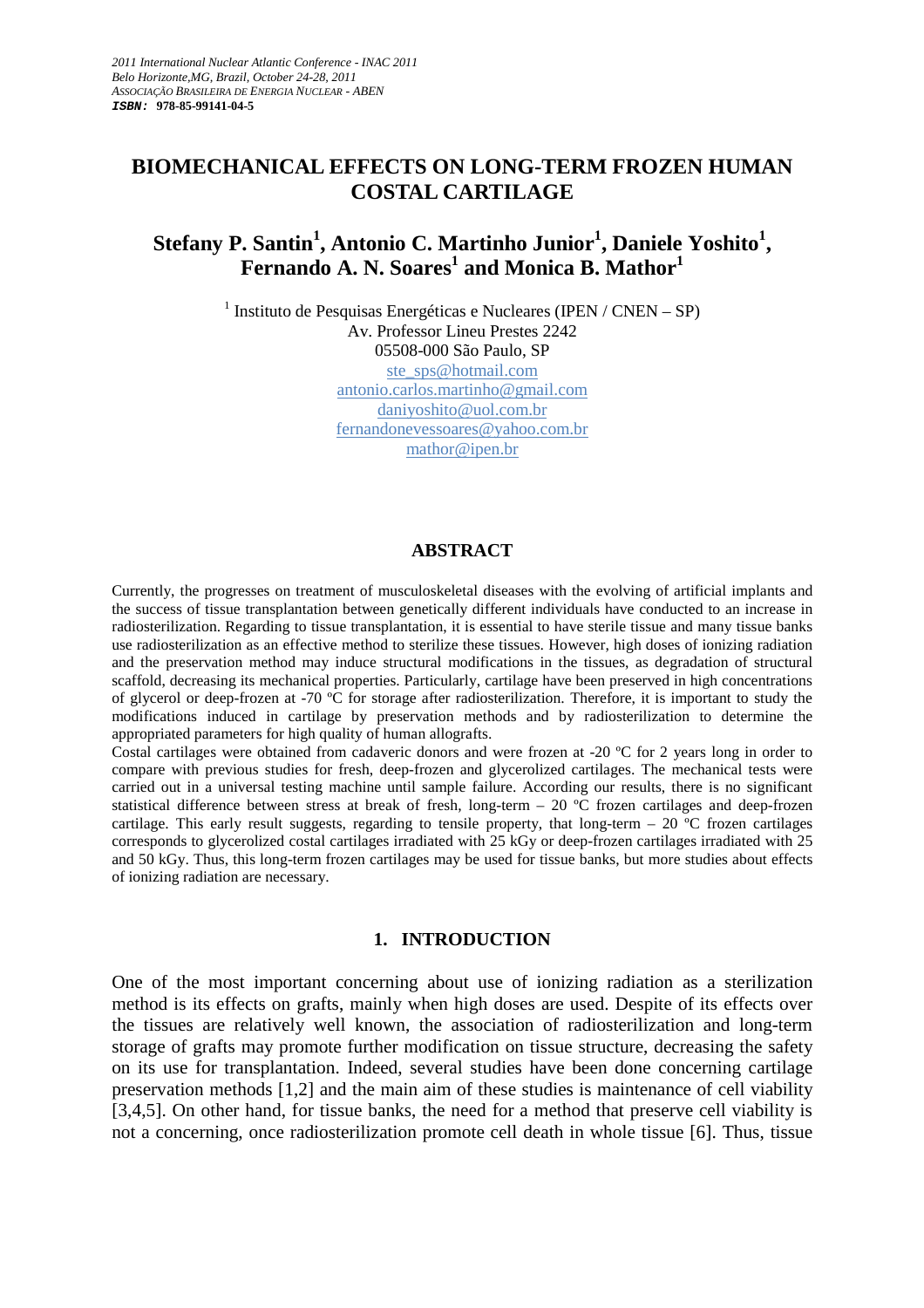banks need a range of different preservation methods that assure high quality grafts with respect to biomechanical properties, for example.

Human costal cartilage has been used for thoracic reconstruction of chest wall in children affect by Pectus Excavatum [7] and Poland's syndrome [8]. Also, cartilage grafts have been used in bronchial repair [9] and in reconstructive surgeries of nose, external ear and penis [10,11]. Collagen type II is the main component of hyaline cartilage and its organization into the tissue depends of the depth. Cartilage is divided in four distinct layers (fig. 01) and its composition and properties vary according these layers. In the superficial layer, collagen fibrils are parallel arranged to the surface, and water content reach almost 85% of total weight. In transitional layer the collagen fibrils are more randomly arranged and proteoglycan content is greater than into superficial layer. A perpendicular orientation of collagen fibrils is find into radial layer and this layer is responsible for attach the cartilage to subchondral bone. Calcified layer is the deepest layer of cartilage and promote structural and mechanical integration [12].



**Figure 01. Collagen network organization in cartilage. (Adapted from: Alford and Cole [13])** 

According Herson and Mathor [14], preservation in high concentrations of glycerol (>98%) and deep-frozen at -70 ºC are the most common forms of tissue preservation in tissue banks. However, some studies have used cartilages frozen at -20 °C [7] and no effects over biomechanical properties were observed. However, at the best of our knowledge, no work concerning long-term preservation at -20  $^{\circ}$ C of cartilage grafts was published. Thus, it's very important to tissue banks know the biomechanical consequences of long-term preservation at -20 °C before use ionizing radiation to sterilize cartilage grafts.

In this work, we present our results of biomechanical tests for long-term preservation at -20 ºC cartilages, providing new options for tissue banks to long-term storage cartilage grafts.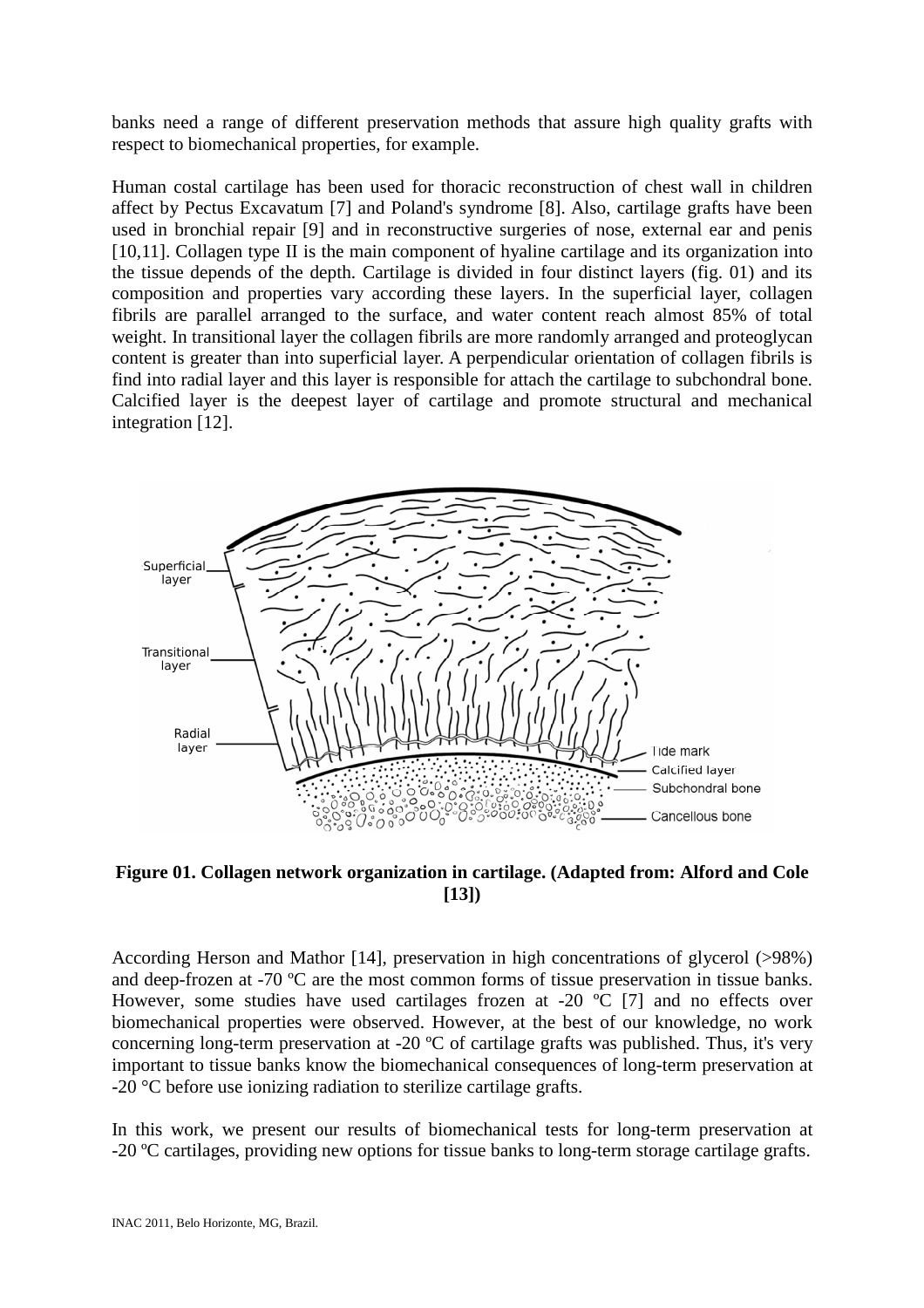#### **2. MATERIALS AND METHODS**

Human costal cartilages were obtained from eight cadaveric donors, both sexes, with age ranging from 18 to 45 years old. After remove whole adjacent tissue, each cartilage was divided in 5 fragments which were conditioned in appropriated plastic bags used for tissue banks. Fresh cartilages were kept in saline solution (0.9% NaCl) for 6 hours before mechanical test. The other 4 fragments of each donor were preserved in three different ways: frozen at -20 ºC for 2 years long and 2 were preserved according current protocol [14] - deepfrozen at -70 ºC for three months and preserved in high concentrations of glycerol for three months. Moreover, one fragment was preserved in glycerol with saline solution (1:1) for 14 days and, after this period, the fragments were kept in high concentration glycerol.

To avoid variation on the size of the samples owing to defrosting and rehydration, deepfrozen and frozen samples were thawed at room temperature and glycerolized samples were rehydrated in saline solution (0.9% NaCl) before the cut of the specimens. The specimens were obtained from superficial layer of samples, once in this region the collagen fibrils are arranged parallel to the cartilage surface and it is responsible for tension property of the this tissue [15]. Samples were trimmed in dumbbell format according fig. 02. Biomechanical tests of tension were carried out in a universal testing machine (Instron ®, CA, USA) set to move at 5 mm/min until sample failure with a load module of 1 kN. The tests were programed previously in the BlueHill® (Instron, USA) software and stress at break (MPa) was recorded automatically in a computer.



## **Figure 02. Specimen dimensions for mechanical tests obtained from superficial layer of cartilage.**

Results are expressed as mean ± uncertainty and are compared with results obtained for fresh cartilages and for frozen at -20 ºC costal cartilages obtained for Feng et al. [7]. One-way ANOVA was used to look for significant differences among experimental groups.

#### **3. RESULTS**

Results of stress at break of fresh, deep-frozen, frozen and glycerolized cartilages are showed in figure 03, comparing them with the results obtained by Feng et al. [7].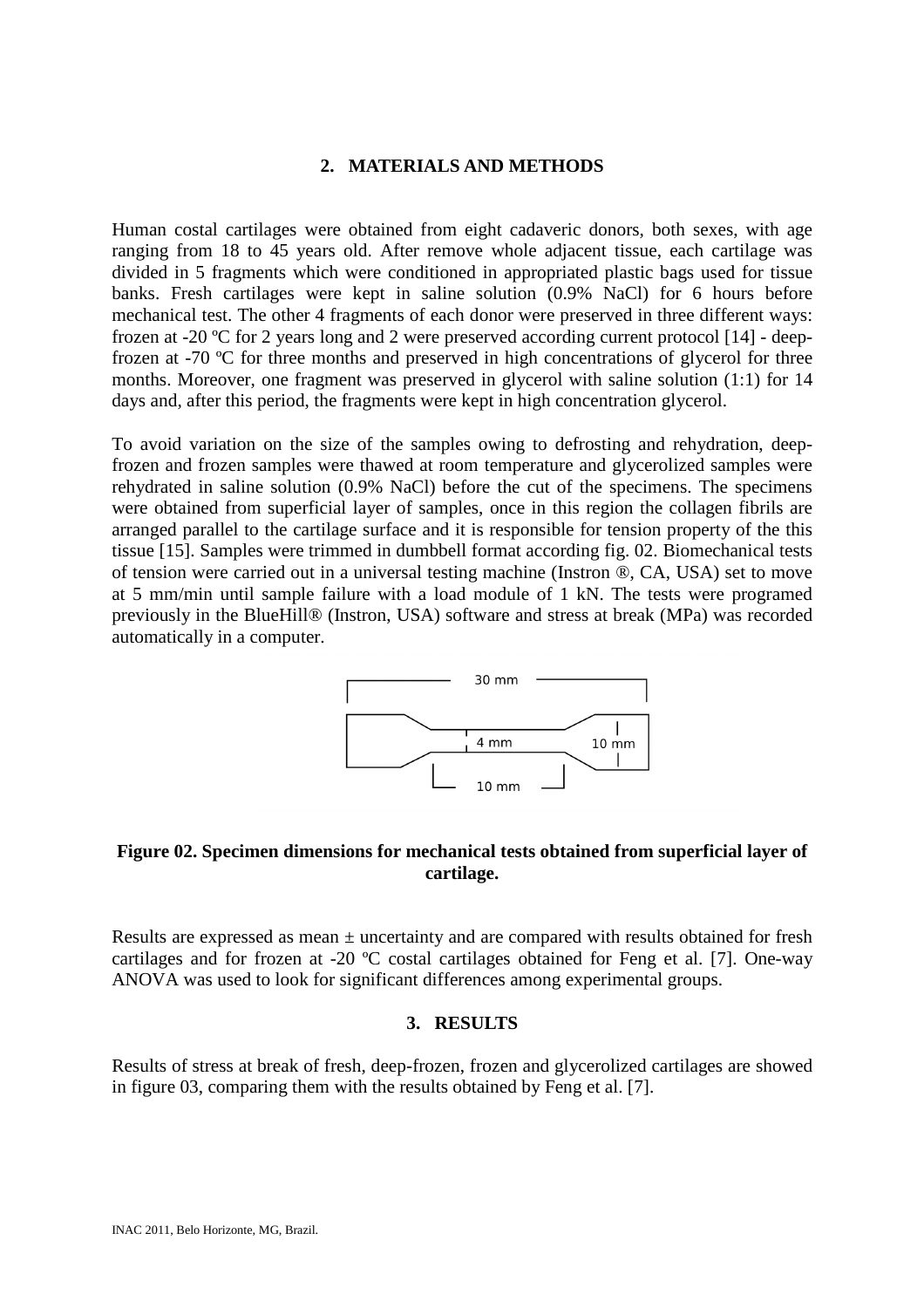

**Figure 03. Stress at break of different methods of preservation. The value for frozen cartilages was obtained from Feng et al. [7]. The symbol "\*" was used indicate significant statistical differences between groups (p<0.05).** 

#### **4. DISCUSSION**

According our results (fig. 03), long-term frozen cartilages have a stress at break equals to  $3.55 \pm 0.6$  MPa while deep-frozen, glycerolized cartilages for 14 days and glycerolized cartilages for 24 hours presented  $2.07 \pm 0.31$ ,  $3.55 \pm 0.57$  and  $4.4 \pm 0.5$  MPa, respectively. There is no significant statistical difference between long-term frozen cartilages and fresh, deep-frozen or glycerolized cartilages, but there is a significant difference between deepfrozen and glycerolized cartilages (24 hours and 14 days). Comparing this result with our fresh cartilages and for that found by Feng et al. [7] (fig. 03), we can note an increase in stress at break of about 70% for long-term frozen cartilages. Moreover, log-term frozen and glycerolization increase the stress at break when compared with fresh cartilages.

When we compare the results obtained in this work with previous work that use ionizing radiation at different doses (data not published), we can note that long-term frozen cartilages corresponds to glycerolized costal cartilages irradiated with 25 kGy or deep-frozen cartilages irradiated with 25 and 50 kGy, which demonstrate that preservation has more influence in biomechanical properties than ionizing radiation by itself. Also, the modifications caused in tissue structure in both frozen at -20 ºC storage for long time periods and in glycerolized conduced to an increase in stress at break.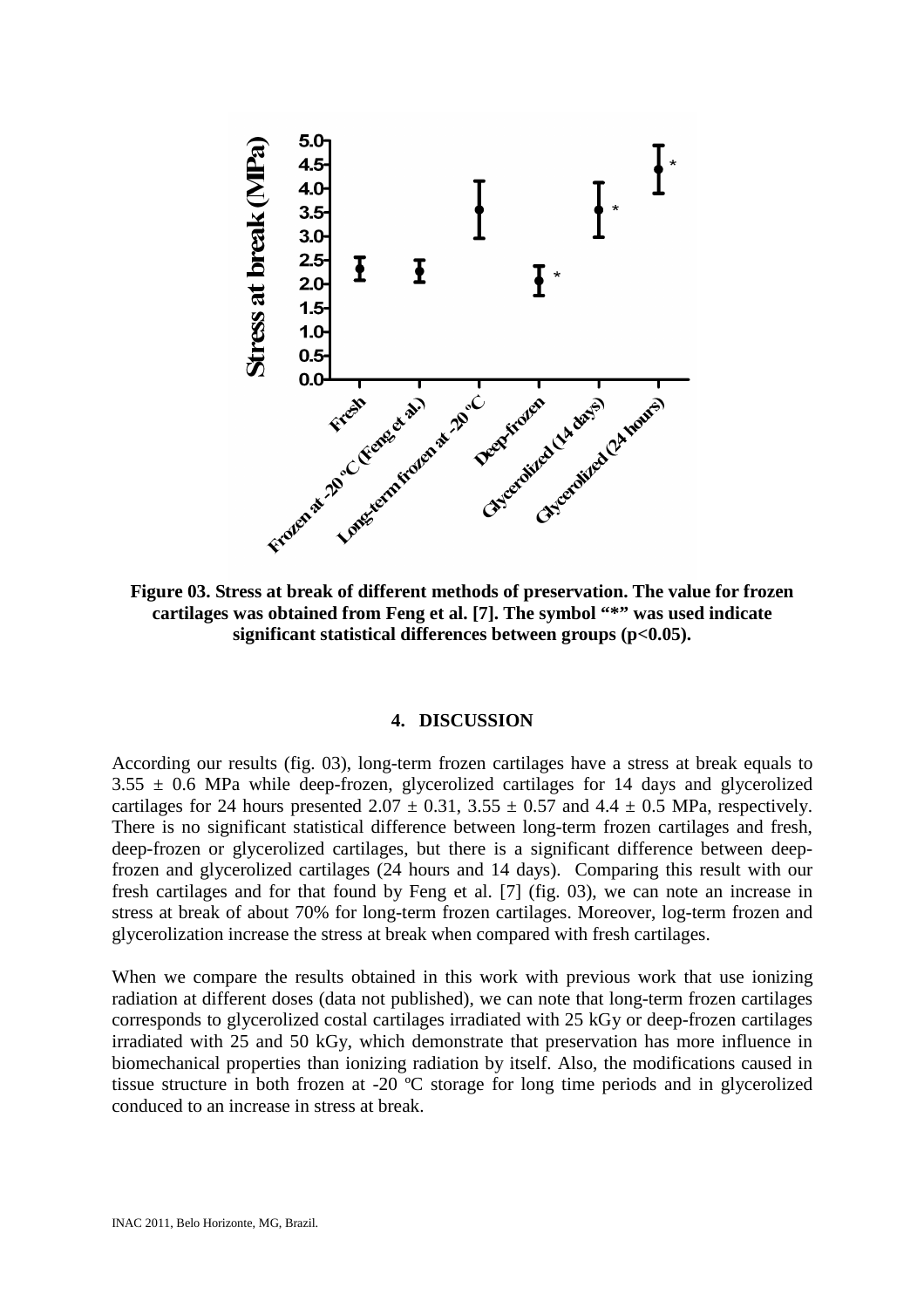Salai et al. [16] demonstrated that long-term deep-frozen bones do not present mechanical differences for fresh bones and no culture was contaminated over long-term storage. Our work suggests that long-term preservation at -20 °C does not cause decreasing in mechanical property of tension in cartilages.

#### **5. CONCLUSION**

Long-term frozen cartilages can be used as a safety preservation method once keeps the biomechanical properties of cartilage grafts but trends to increase the tension property as occurs with glycerolized cartilages.

## **ACKNOWLEDGMENTS**

We would to thanks to International Atomic Energy Agency (IAEA - project RC16119), Foundation for Research Support of the State of São Paulo (FAPESP – project 2008/10437-9) and National Nuclear Energy Commission (CNEN) for support this work.

## **REFERENCES**

1. C. J. Wirth, G. Peters, K. A. Milachowski, K. G. Weismeier and D. Kohn. "Long-term results of meniscal allograft transplantation" *The Amercian journal of Sports Medicine,* **v. 30(2)**, p. 174-181 (2002).

2. S. T. Ball, D. Amiel, S. K. Williams, W. Tontz, A. C. Chen, R. L. Sah and W. Bugbee. "The effects of storage on fresh human osteochondral allografts". *Clin Orthop,* **v. 418**, p.246-252 (2004).

3. G. M. Fahy, B. Wowk and J. Wu. "Cryopreservation of comlex systems: The missing link in the regenerative medicine supply chain", *Rejuvenation Research,* **v. 9(2)**, p. 279-291 (2006).

4. I. Cohen, D. Robinson, N. Cohen and Z. Nevo. "Storing live embryonic and adult human cartilage grafts for transplantation using a joint simulating device". *Biomaterials,* **v. 21**, p. 2117-2123 (2000).

5. K. Kushibe, K. Nezu, K. Nishizaki, M. Takahama and S. Taniguchi. "Tracheal allotranplantation maintaining cell viability with long-term cryopreserved allografts". *Annals of Thoracic Surgery,* **v. 71**, p.1666-1669 (2001).

6. A. Dziedzic-goclauska, The application of ionising radiation to sterilise connective tissue allografts. In: PHILLIPS, G. O. *Radiation and Tissue Banking*, World Scientific, (2000).

7. J. Feng, T. Hu, W. Liu, S. Zhang, Y. Tang, R.Chen, X. Jiang, and F. Wei. "The biomechanical, morphologic, and histochemical properties of the costal cartilages in children with Pectus Excavatum". *Journal of Pediatric Surgery*. **v. 36**, n. 12, p. 1770-1776 (2001).

8. M. Akal and M. Kara. "The use of a homologous preserved costal cartilage in an infant with Poland's syndrome". *European Journal of Cardio-thoracic Surgery*. **v.21**, p. 146-148 (2002).

9. F. Oguzkaya, and Y. Akçali. "Multiple pellets expectoration: bronchial repair by using a costal cartilage graft". *Interactive Cardiovascular and Thoracic Surgery***. v.2**, p. 268-269 (2003)